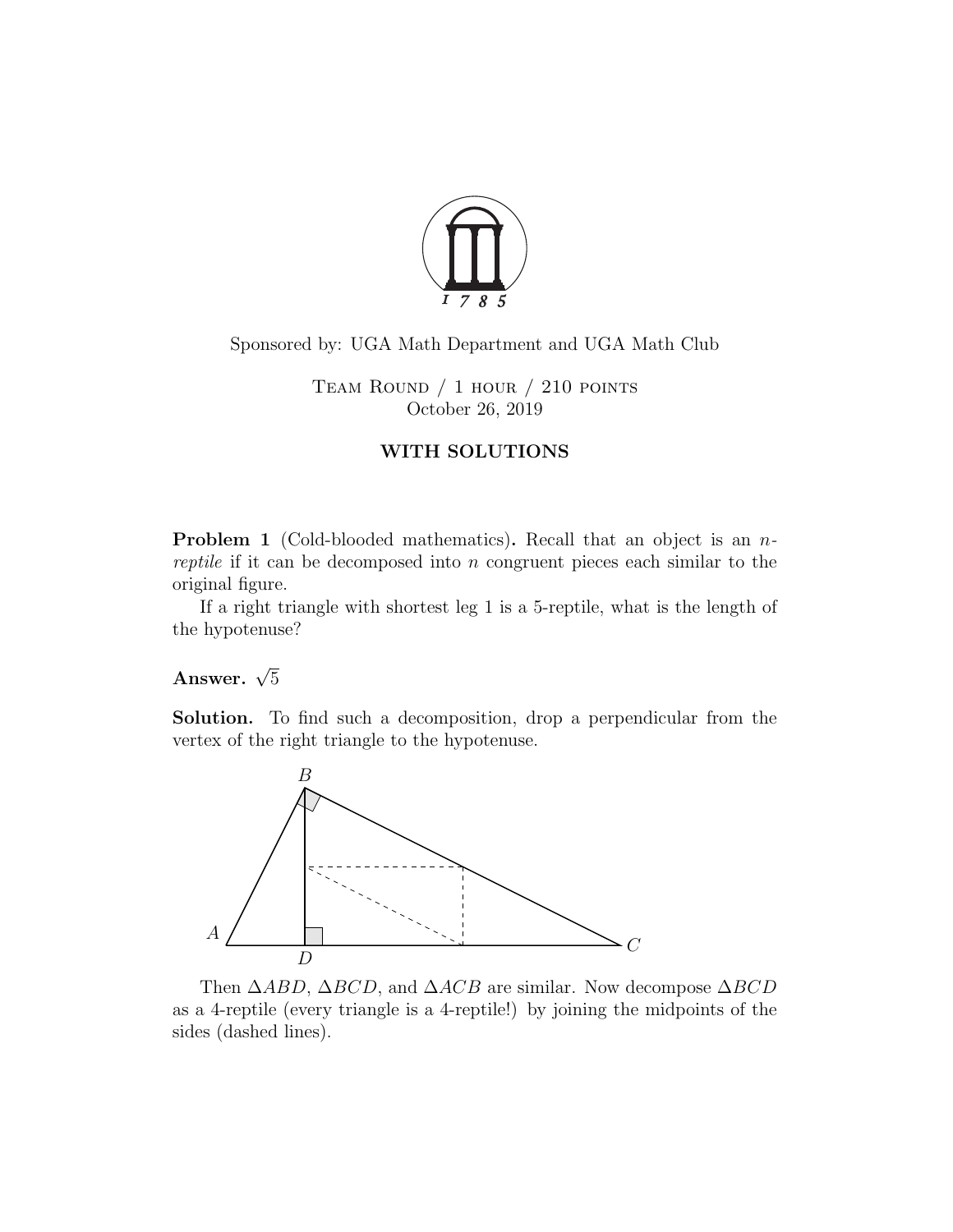The 5 interior triangles are now all similar to  $\triangle ABC$ , and to each other. To guarantee that they are all congruent, we just need to make sure that they all have the same area, meaning Area $(\Delta ABC) = 5 \cdot \text{Area}(\Delta ABD)$ . Since area transforms as the square of the similarity ratio, the sides of  $\triangle ABC$  are  $\sqrt{5}$  times as long as the corresponding sides of  $\triangle ABD$ . In particular, the  $\sqrt{5}$  times as long as the controller value of the controller value of  $\sqrt{5}$ .

otenuse nas iengtn  $\sqrt{5}$  — as long as there is a unique answer ! And there Thus, the answer is  $\sqrt{5}$  — as long as there is a unique answer ! And there is: With a bit of experimentation, you can convince yourself that the above construction is essentially unique. In particular, any 5-reptile right triangle construction is essentially unique. If<br>has side lengths in a ratio  $1:2:\sqrt{5}$ .

Remark. Reptiles (usually with the spelling "rep-tiles") were first studied by Solomon Golomb and were popularized by Martin Gardner in the Mathematical Games column in the May 1963 issue of Scientific American.

**Problem 2** (Colors and numbers). If the positive integers from 1 to 30 are all colored the same color, then there are guaranteed to be numbers  $x, y, z$ that are all the same color and satisfy  $x+y=z$  — a "monochromatic solution" to  $x + y = z$ ". At the other extreme, if the positive integers from 1 to 30 are colored 30 different colors, then there are no monochromatic solutions to  $x + y = z$ . What is the smallest integer n for which it is possible to color 1 to 30 with *n* colors and have no monochromatic solution to  $x + y = z$ ?

**Note:** We do *not* require that  $x, y, z$  be distinct. That is, a solution to  $x + y = z$ , where  $x = y$ , and where x and z share the same color, counts as a monochromatic solution.

## Answer. 4 (colors)

Solution. The answer is at most 4, as shown by the following coloring with colors  $A, B, C, D$ :

|  | $1_A$ $2_B$ $3_B$ $4_A$ $5_C$ $6_C$ $7_C$ $8_C$ $9_C$ $10_A$          |  |  |  |  |
|--|-----------------------------------------------------------------------|--|--|--|--|
|  | $11_D$ $12_D$ $13_D$ $14_D$ $15_D$ $16_D$ $17_D$ $18_D$ $19_D$ $20_D$ |  |  |  |  |
|  | $21_A$ $22_B$ $23_B$ $24_A$ $25_C$ $26_C$ $27_C$ $28_C$ $29_C$ $30_A$ |  |  |  |  |

To prove that the answer is at least 4, we must show that there is no way to color  $1, 2, \ldots, 30$  with three colors that avoids a monochromatic solution.

Suppose that we can color  $1, 2, 3, \ldots, N$  with colors  $A, B, C$  avoiding a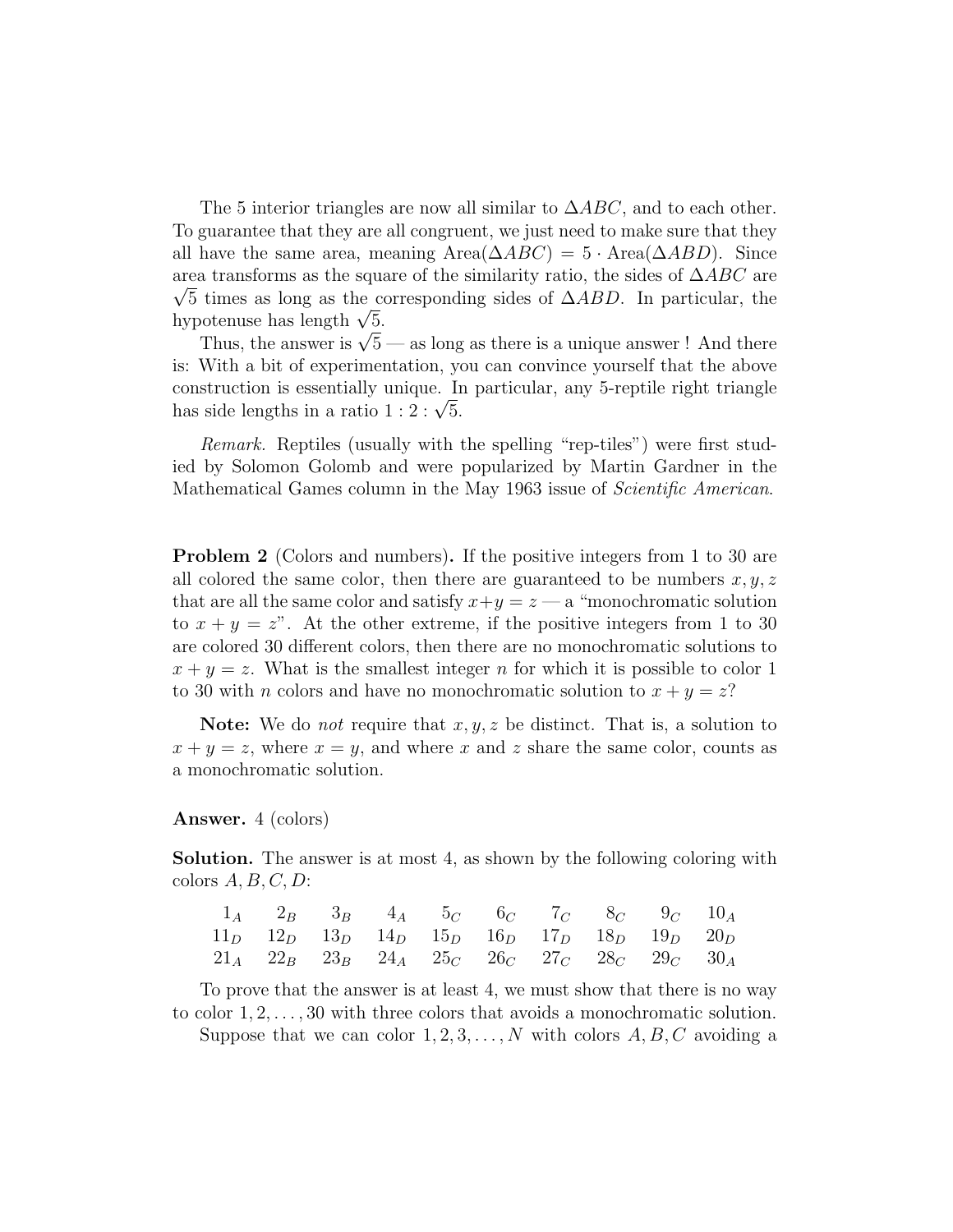monochromic solution to  $x + y = z$ . Let X be the number of elements receiving the most popular color, say (without loss of generality) color A. By the Pigeonhole principle,

$$
N \leq 3X.
$$

List the integers having color A,

$$
n_1 < n_2 < \cdots < n_X
$$

and consider the  $X - 1$  differences

$$
n_2 - n_1, \quad n_3 - n_1, \quad \ldots, \quad n_X - n_1. \tag{*}
$$

None of these differences can have color A: If  $n_k - n_1$  has color A, then  $n_k = n_1 + (n_k - n_1)$  is an A-monochromatic solution to  $x + y = z$ , contrary to assumption. So at least half of the numbers (\*) share the same color, say B; list these numbers as

$$
m_1 < m_2 < \cdots < m_Y,
$$

where

$$
X - 1 \le 2Y.
$$

Now consider the  $Y - 1$  differences

$$
m_2 - m_1
$$
,  $m_3 - m_1$ , ...,  $m_Y - m_1$ . (\*)

None of these can have color  $B$ , as otherwise we have (as above) a  $B$ monochromatic solution to  $x + y = z$ . But none can have color A either: Each  $m_k - m_1$  is a difference of two numbers from  $(*)$ , and so has the form  $n_j - n_i$  for some i and j. If  $n_j - n_i$  has color A, then  $n_j = n_i + (n_j - n_i)$  is an A-monochromatic solution to  $x + y = z$ . Thus, the Y – 1 numbers (\*\*) have color C.

If  $Y - 1 \geq 2$ , consider the difference between any two numbers in the list  $(**)$ . Arguing as above, we find that this difference cannot have color C, B, or A, which is absurd! So

 $Y < 2$ .

But then

$$
N \le 3X \le 3(X - 1) + 3 \le 3(2Y) + 3 \le 15.
$$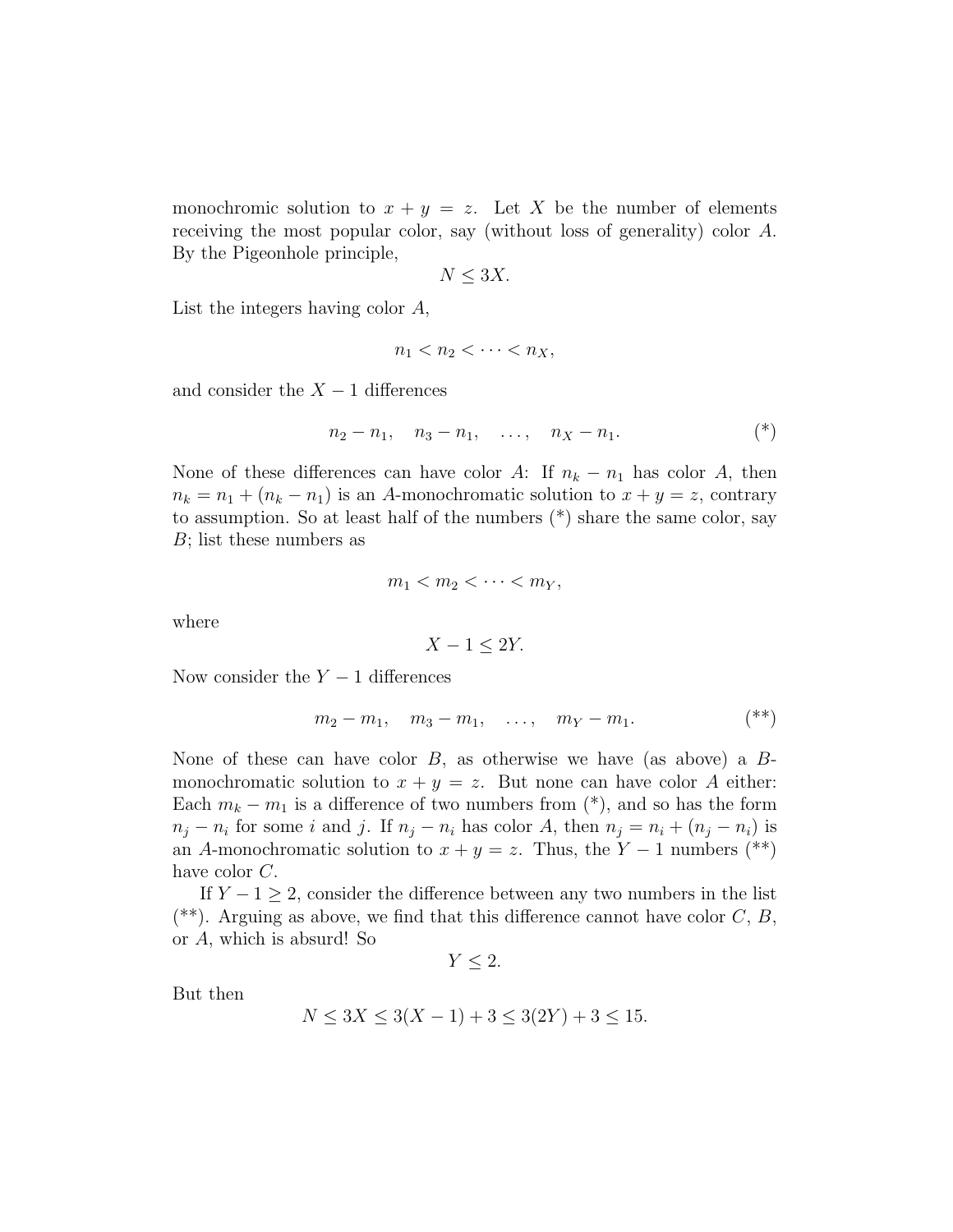So as soon as  $N > 15$ , any coloring of 1 through N using 3 colors is guaranteed to have a monochromatic solution to  $x + y = z$ . In particular, this is guaranteed when  $N = 30$ .

Remark. Let  $N = N(k)$  be the largest positive integer for which it is possible to color  $1, 2, \ldots, N$  with k colors and avoid a monochromatic solution to  $x + y = z$ . We have seen above that  $N(3) \leq 15$ . Issai Schur proved in 1917 that  $N(k)$  exists for all positive integers k, and in fact that

$$
N(k) < \lfloor ek! \rfloor,
$$

where  $e = 2.71828...$  is the base of the natural logarithm. Our proof that  $N(3) \leq 15$  was obtained by specializing Schur's argument to  $k = 3$ . We invite you to do the reverse: generalize our proof to establish the inequality for  $N(k)$  given above.

It has been shown that  $N(1) = 1, N(2) = 4, N(3) = 13, N(4) = 44$ , and  $N(5) = 160$ . The values of  $N(k)$  are unknown for  $k > 5$ . That  $N(5) =$ 160 was not established until 2018; the computer-assisted proof of this fact occupies more than two petabytes!

Problem 3 (Unscrambling an egg). The average of a set of integers is computed by taking the sum of the elements divided by the total number of elements. For example, the average of the set  $\{1,5\}$  is  $\frac{1+5}{2} = 3$  and the average of the set  $\{1, 5, 6\}$  is  $\frac{1+5+6}{3} = 4$ .

Let  $A$  be a set with  $7$  elements (so  $A$  has 127 nonempty subsets). The averages of all of the 127 subsets of A are listed below, in increasing order. What are the 7 elements of A?

Write the numbers you find in increasing order. You must have all the numbers correct to receive credit for this problem.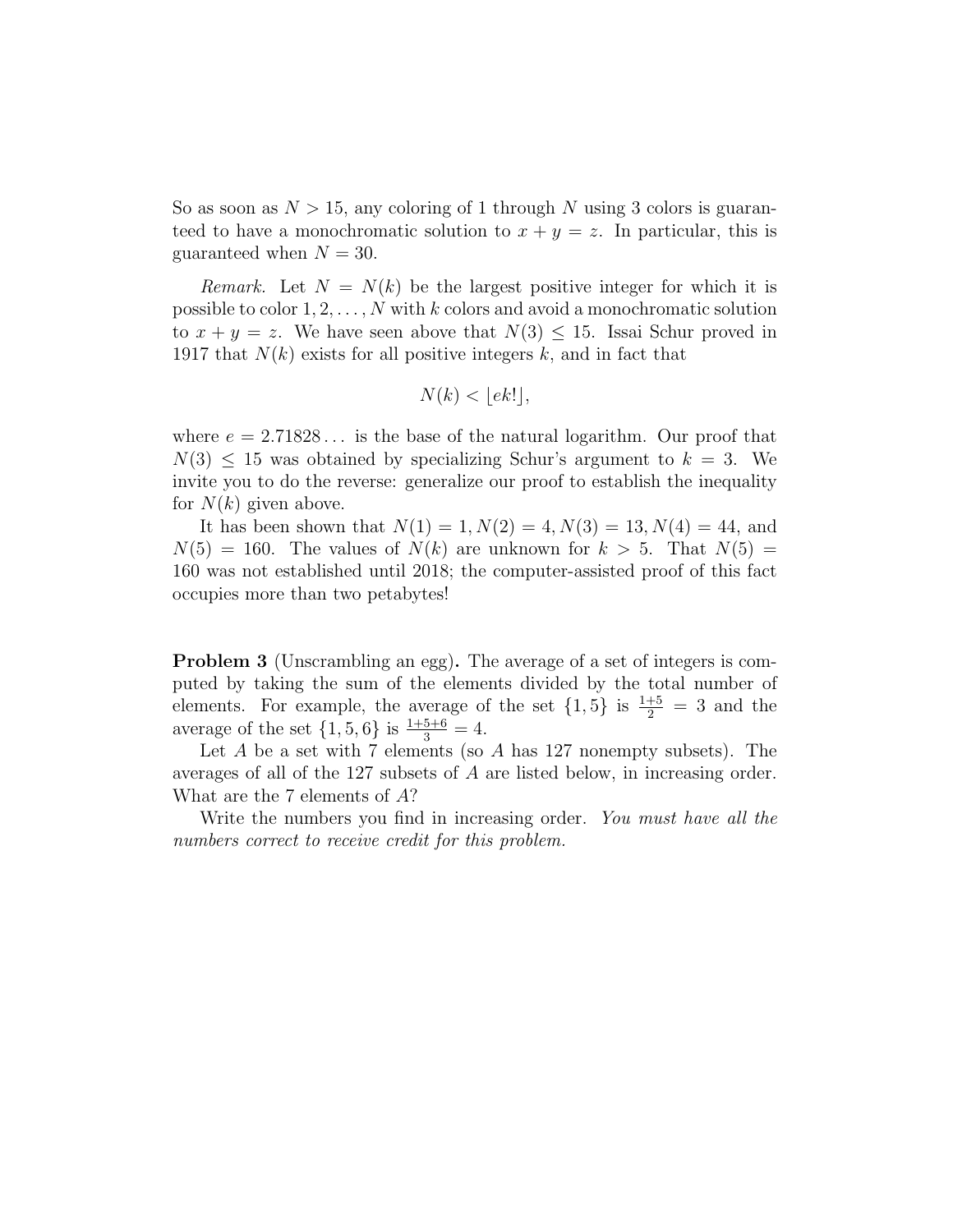| $\mathbf{1}$   | 759  | 27     | 4014 | 53     | 5043 | 79  | 5659 | 105 | 6723 |
|----------------|------|--------|------|--------|------|-----|------|-----|------|
| $\overline{2}$ | 969  | 28     | 4119 | 54     | 5064 | 80  | 5694 | 106 | 6744 |
| 3              | 1179 | 29     | 4119 | 55     | 5099 | 81  | 5799 | 107 | 6779 |
| $\overline{4}$ | 1319 | 30     | 4224 | 56     | 5127 | 82  | 5799 | 108 | 6807 |
| $\overline{5}$ | 1389 | 31     | 4259 | 57     | 5169 | 83  | 5799 | 109 | 6919 |
| 6              | 1599 | 32     | 4259 | 58     | 5169 | 84  | 5883 | 110 | 6975 |
| $\overline{7}$ | 2019 | 33     | 4287 | $59\,$ | 5169 | 85  | 5904 | 111 | 7059 |
| 8              | 2334 | $34\,$ | 4329 | 60     | 5211 | 86  | 5939 | 112 | 7164 |
| 9              | 2439 | 35     | 4329 | 61     | 5211 | 87  | 6009 | 113 | 7199 |
| 10             | 2719 | 36     | 4371 | 62     | 5239 | 88  | 6009 | 114 | 7374 |
| 11             | 2859 | 37     | 4399 | 63     | 5239 | 89  | 6009 | 115 | 7479 |
| 12             | 2964 | 38     | 4434 | 64     | 5259 | 90  | 6009 | 116 | 7619 |
| $13\,$         | 3069 | $39\,$ | 4469 | 65     | 5274 | 91  | 6051 | 117 | 7689 |
| 14             | 3279 | 40     | 4539 | 66     | 5295 | 92  | 6079 | 118 | 7759 |
| 15             | 3279 | 41     | 4539 | 67     | 5379 | 93  | 6114 | 119 | 7899 |
| 16             | 3384 | 42     | 4539 | 68     | 5379 | 94  | 6135 | 120 | 8214 |
| 17             | 3447 | 43     | 4539 | 69     | 5379 | 95  | 6219 | 121 | 8319 |
| 18             | 3489 | 44     | 4644 | 70     | 5379 | 96  | 6219 | 122 | 8739 |
| 19             | 3559 | 45     | 4679 | $71\,$ | 5379 | 97  | 6219 | 123 | 8949 |
| 20             | 3699 | 46     | 4707 | 72     | 5379 | 98  | 6324 | 124 | 9159 |
| 21             | 3699 | 47     | 4819 | 73     | 5379 | 99  | 6359 | 125 | 9579 |
| 22             | 3783 | 48     | 4819 | 74     | 5519 | 100 | 6429 | 126 | 9789 |
| 23             | 3804 | 49     | 4854 | 75     | 5547 | 101 | 6499 | 127 | 9999 |
| 24             | 3839 | 50     | 4959 | 76     | 5589 | 102 | 6534 |     |      |
| 25             | 3867 | 51     | 4959 | 77     | 5589 | 103 | 6639 |     |      |
| 26             | 3979 | 52     | 4959 | 78     | 5631 | 104 | 6639 |     |      |

Answer. 759, 1179, 2019, 5379, 7899, 9579, 9999

Solution. There are many ad hoc approaches to this problem. In the following we will outline a computationally efficient method valid for any finite starting set A.

Since  $A$  is a set, all the  $a_i$  are distinct, and we can list them in increasing order as  $a_1 < a_2 < \cdots < a_n$ . (Distinctness is not actually necessary for the argument, but makes some steps cleaner.) All the  $a_i$  appear in the list because they are the averages of the 1-element subsets. In particular the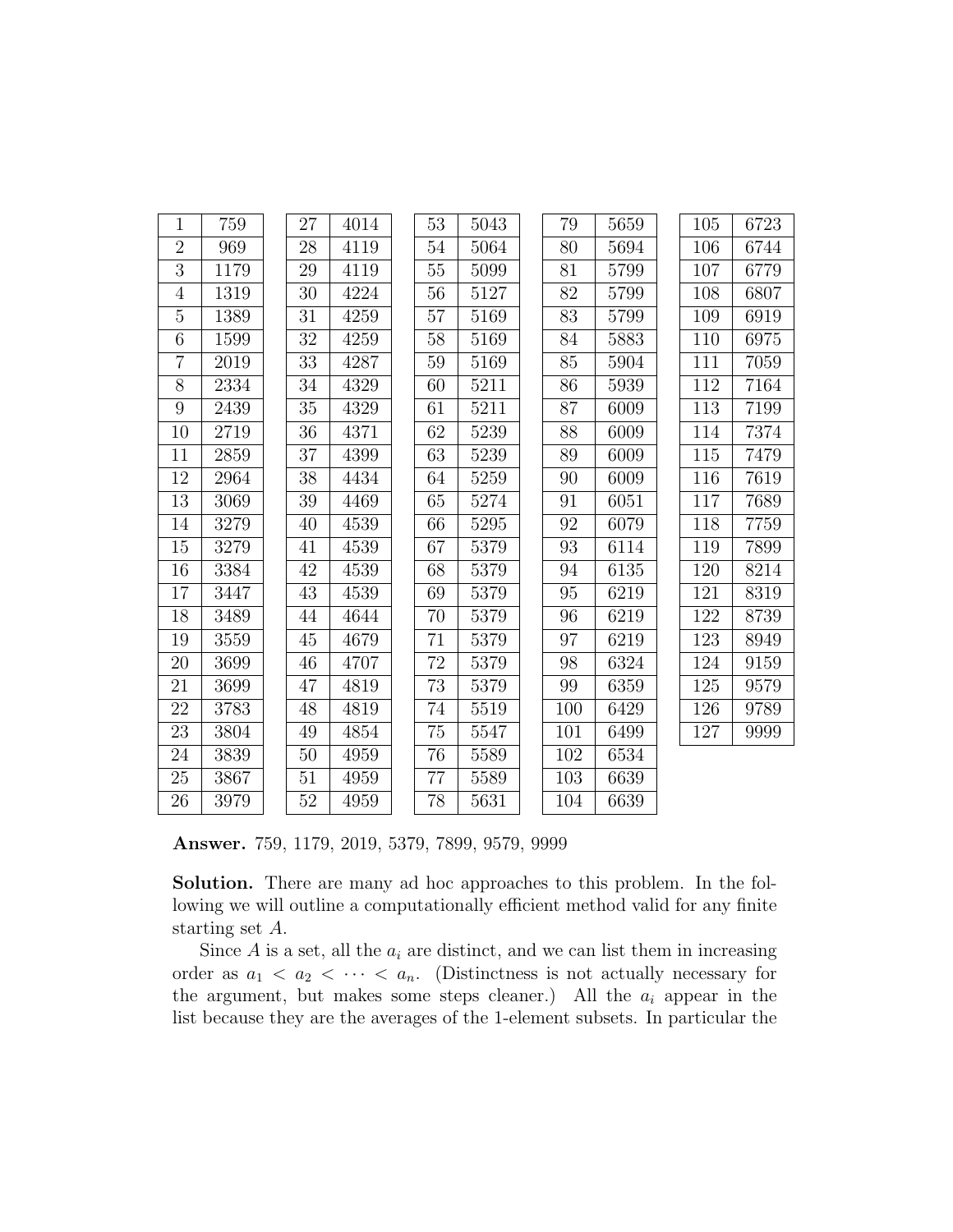smallest average must be  $a_1$ . Now suppose we have determined the k smallest elements  $a_1, \ldots, a_k$ . Then we classify each average in our list as "known" if it comes from some subset of  $\{a_1, \ldots, a_k\}$  or "unknown" if it does not (if an average repeats in our list, then it's possible some occurrences are known and others are unknown).

Let x be the smallest unknown average. If x arises as an average of  $m+1$ elements of A then it must have the form

$$
x = \frac{a_{k+1} + \sum_{i=1}^{m} a_i}{m+1},
$$

as any other average of  $m+1$  elements is either larger or known. Notice that  $1 \leq m \leq k$ .

From here we can use a little trial and error to determine the value of  $a_{k+1}$ in our particular case (and defer until the end an argument which removes the reliance on trial and error).

First we know  $a_1 = 759$ , so our smallest unknown average is 969, and since  $1 \leq m \leq k$ , we get  $m = 1$ . This gives the equation

$$
969 = \frac{a_2 + a_1}{1 + 1},
$$

which implies  $a_2 = 1179$ .

Now that we know  $a_1$  and  $a_2$ , our smallest unknown average is 1319. Since  $1 \leq m \leq k$  we have two possibilities:

$$
1319 = \frac{a_3 + a_1}{1 + 1},
$$

or

$$
1319 = \frac{a_3 + a_1 + a_2}{2 + 1},
$$

The first of these gives  $a_3 = 1879$  which is not possible, because 1879 does not appear in our list of averages. On the other hand, the second equation gives  $a_3 = 2019$ , which does appear in the list of averages.

We could continue this process to find all the numbers, but this will get computationally expensive. Instead, now we will switch to finding the largest 3 elements of A.

In exact analogy to before, we find  $a_7 = 2019$ , and  $a_6$  satisfies

$$
9789 = \frac{a_6 + a_7}{2},
$$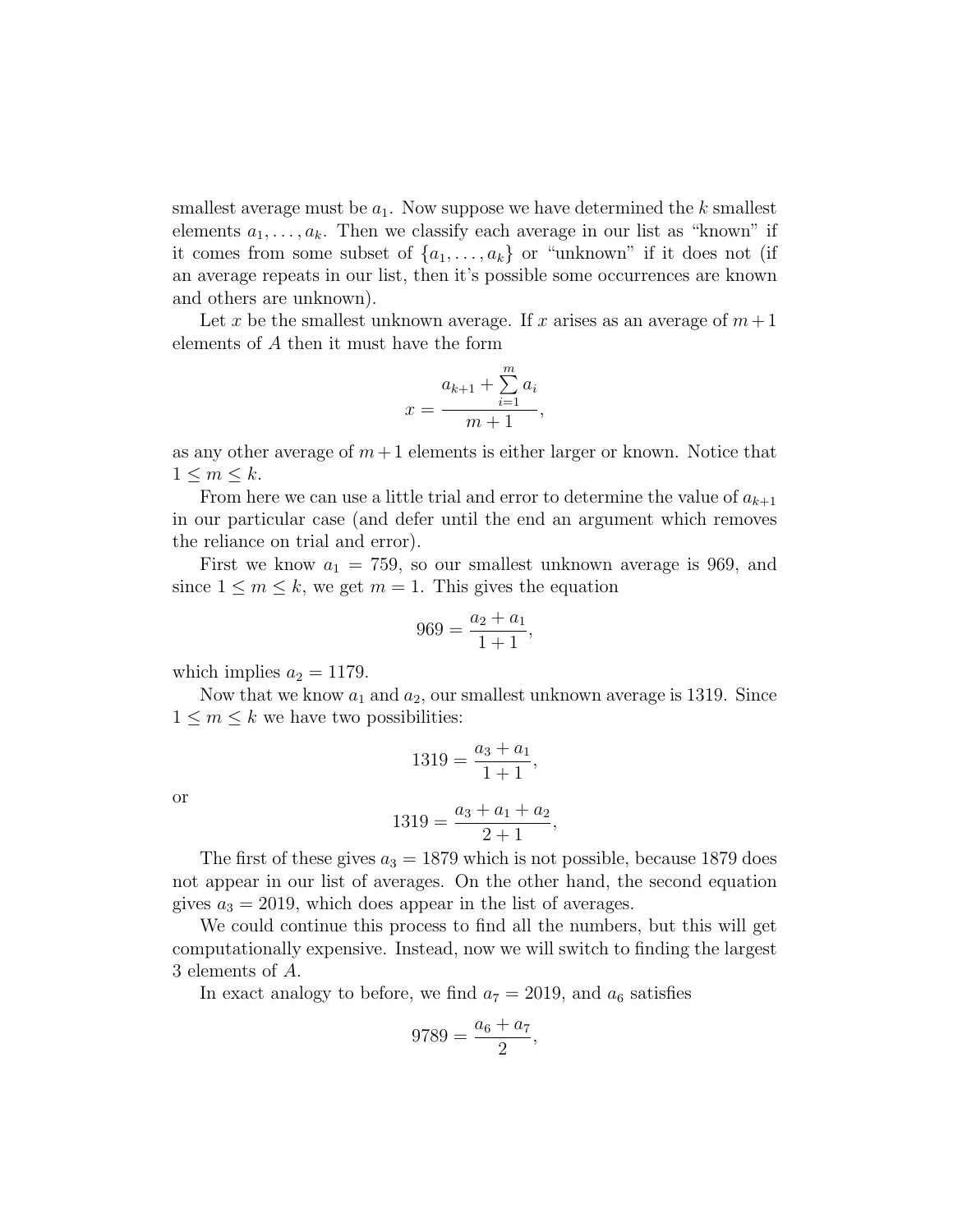giving  $a_6 = 9579$ . The largest unknown average is 9159, so either

$$
9159 = \frac{a_5 + a_7}{2},
$$

or

$$
9159 = \frac{a_5 + a_6 + a_7}{3}.
$$

The first of these solves to  $a_5 = 8319$ , while the second solves to  $a_5 = 7899$ . Both seem initially possible, but we can note that using 8319 in averages gives rise to numbers which don't appear. For example  $\frac{8319+9579}{2} = 9054$ which does not appear. Thus  $a_5 = 7899$ .

We have determined all elements except  $a_4$ . We could of course proceed as before with more cases for our trial and error, but instead we will give an argument that actually the average of A itself is the middle average on the list, which gives the identity

$$
5259 = \frac{a_1 + a_2 + a_3 + a_4 + a_5 + a_6 + a_7}{7},
$$

which solves to give  $a_4 = 5379$ .

Lemma. The average of A is the middle average on the list.

**Proof.** For convenience we use the notation  $|X|$  to denote the size of the set X. We shall also use  $X^C$  to denote the complement of X in A, that is  $X^C$  contains all the elements in A that are not in X. Finally, we let  $\text{AVG}_S$ be the average of set S.

Notice that

$$
|X| \cdot \text{AVG}_X + |X^C| \cdot \text{AVG}_{X^C} = a_1 + a_2 + a_3 + a_4 + a_5 + a_6 + a_7.
$$

Dividing by 7 we find

$$
\frac{|X| \cdot \text{AVG}_X + |X^C| \cdot \text{AVG}_{X^C}}{7} = \text{AVG}_A.
$$

Hence, the average of  $A$  can be written as a weighted average of the averages of |X| and  $|X|^C$ . This means AVG<sub>A</sub> lies between AVG<sub>X</sub> and AVG<sub>X</sub> $c$  for each X and so  $AVG_A$  is in the middle of the list of averages (for us this is the 64th average).

Q.E.D.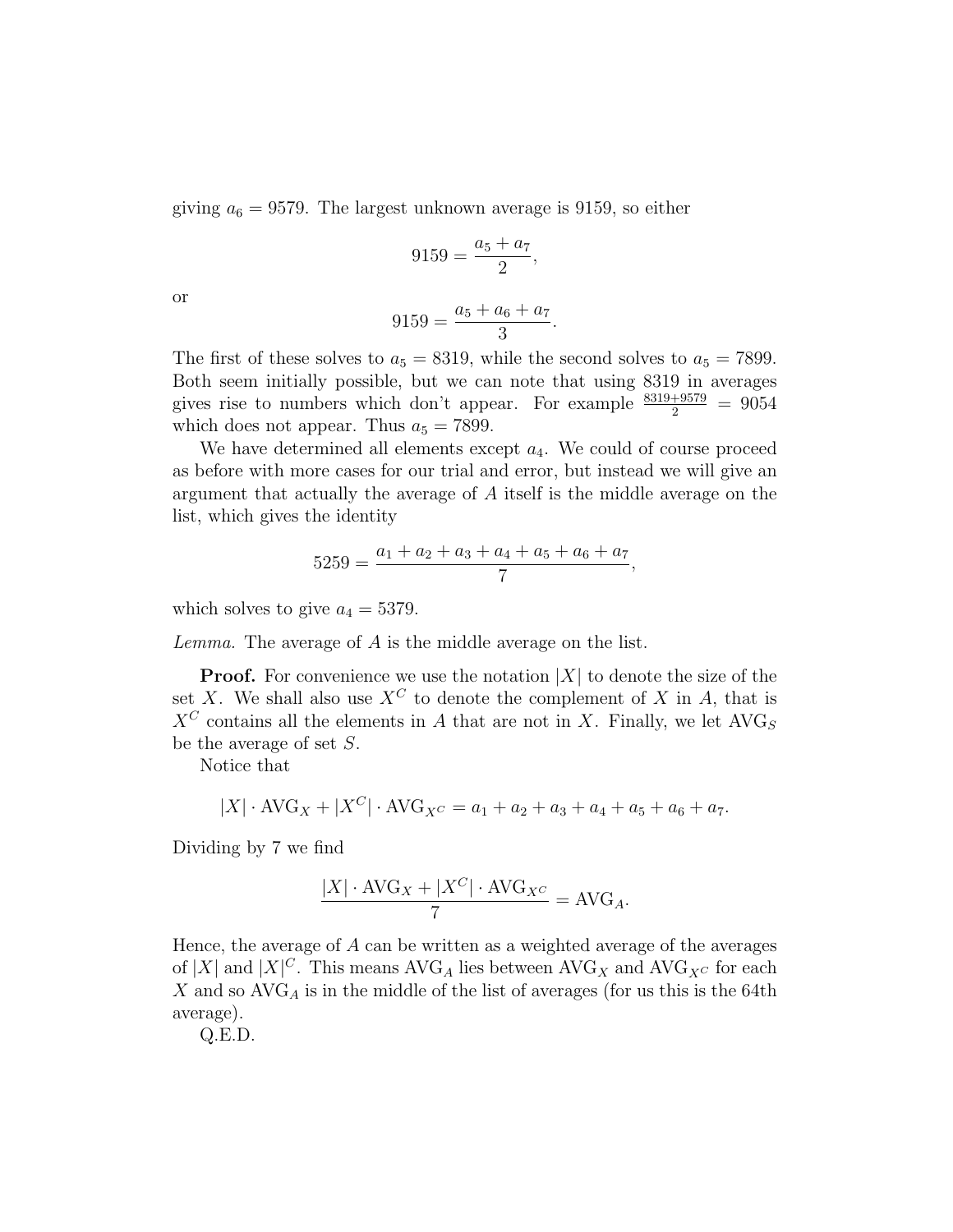We now explain how to avoid the guess and check strategy of above. Define

$$
A_p := \frac{a_{k+1} + \sum_{i=1}^p a_i}{p+1}
$$

Then if  $x = A_m$  is the smallest unknown average, it satisfies  $x \leq A_{m+1}$ and  $x \leq A_{m-1}$ .

Note that

$$
(m+1)x + a_{m+1} = (m+2)A_{m+1}
$$
  
\n
$$
\geq (m+2)x
$$

Rearranging this implies  $x \le a_{m+1}$ .

Similarly, note that

$$
(m+1)x - a_m = mA_{m-1}
$$
  

$$
\ge mx.
$$

Rearranging, this implies  $a_m \leq x$ .

Therefore  $a_m \leq x \leq a_{m+1}$ , so we can determine m (and therefore  $a_{k+1}$ ) by examining the position of x relative to our already known numbers  $a_1, \ldots, a_k$ .

Using this process on the given list of averages, we first find  $a_1 = 759$ and the smallest unknown average is 969. This average appears after  $a_1$ , so  $m = 1$  and  $a_2$  satisfies

$$
969 = \frac{a_2 + a_1}{2},
$$

so  $a_2 = 1179$ .

Now the smallest unknown average is 1319, which appears after  $a_2$ , so now  $m = 2$  and  $a_3$  satisfies

$$
1319 = \frac{a_3 + a_1 + a_2}{3},
$$

so  $a_3 = 2019$ .

Now we have to compute the new known averages, and once we do, we find 2334 is the smallest unknown average, so now  $m = 3$  and  $a_4$  satisfies

$$
2334 = \frac{a_4 + a_1 + a_2 + a_3}{4},
$$

so  $a_4 = 5379$ .